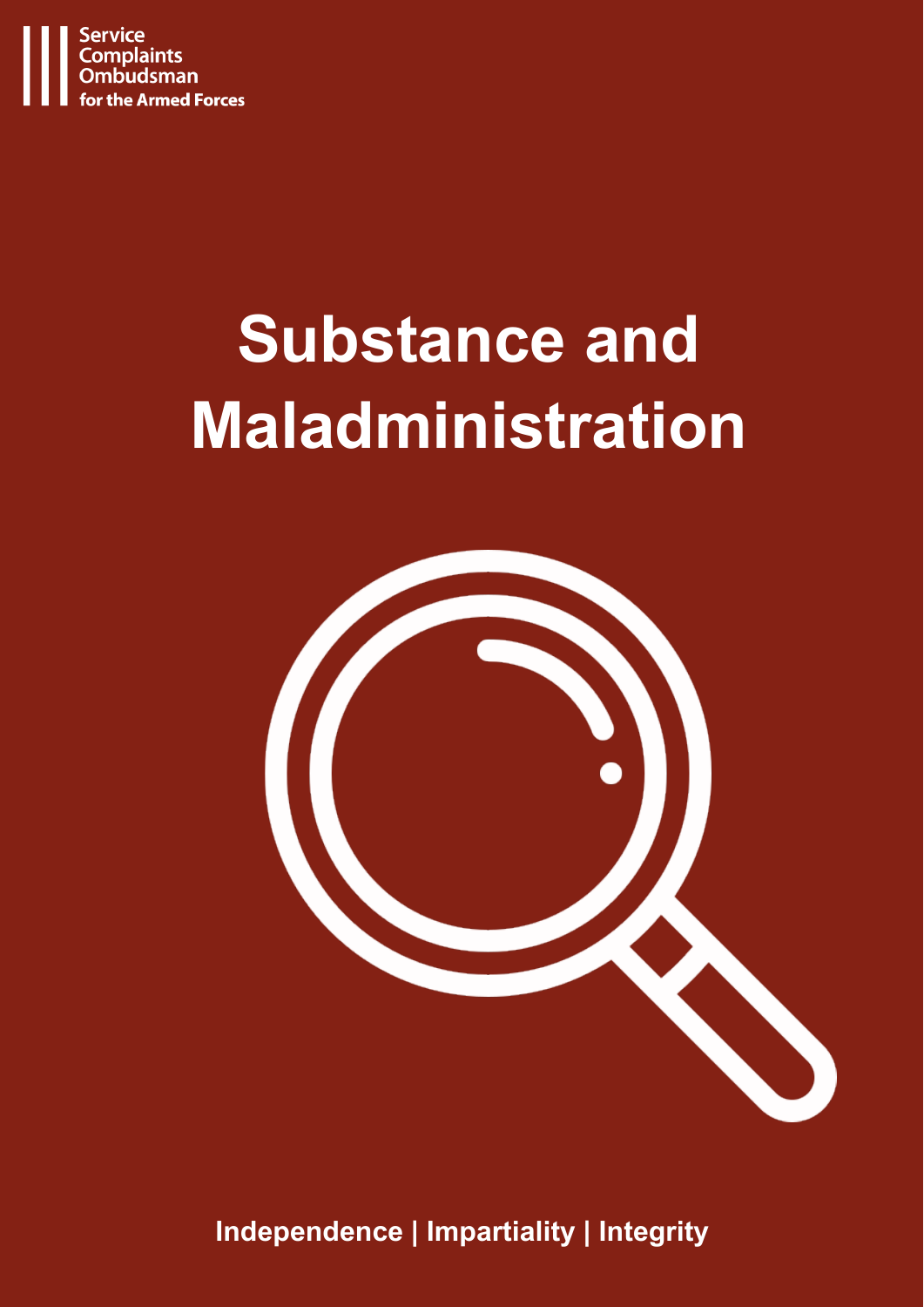# **Substance and/or maladministration investigations**

**This pamphlet explains everything you need to know about the Ombudsman's power to conduct substance (merits) and maladministration investigations.**

# **What is a substance investigation?**

Substance means what your complaint is about.

If you believe the final decision on your Service Complaint was incorrect, you can ask the Ombudsman to investigate your complaint.

## **What is maladministration?**

It means that something was wrong or improper in the way your complaint was handled.

If you believe this has happened, you can ask the Ombudsman to investigate the way your complaint was handled.

Any investigation into maladministration in the handling of your complaint will not look at whether your complaint should have been upheld or not.



# **When can I ask for an investigation?**

You can ask the Ombudsman to investigate substance and/or maladministration of your Service Complaint within **6 weeks and 2 days** of the Service's final decision being posted or emailed to you.

If you do not make your application to the Ombudsman within this timeframe, you will need to provide reasons for this and your application might not be accepted.

**Please note**: The Ombudsman is not a third level of appeal. This means that not all applications for investigation are accepted and the Ombudsman can only conduct a new investigation in certain circumstances.



# **How do I ask for an investigation?**

You will need to complete the [application for investigation of substance and/or](https://www.scoaf.org.uk/download/3882/) [maladministration](https://www.scoaf.org.uk/download/3882/) on our website. The form outlines the information we need from you to process your application, including your consent. For substance and/or maladministration you need to provide:

- Your Annex F form or statement of complaint
- A copy of the decision letters for each level (Decision Body and Appeal Body)

**Please note**: It is important that we can contact you once you have submitted an application. If we can't contact you we may be unable to process your application.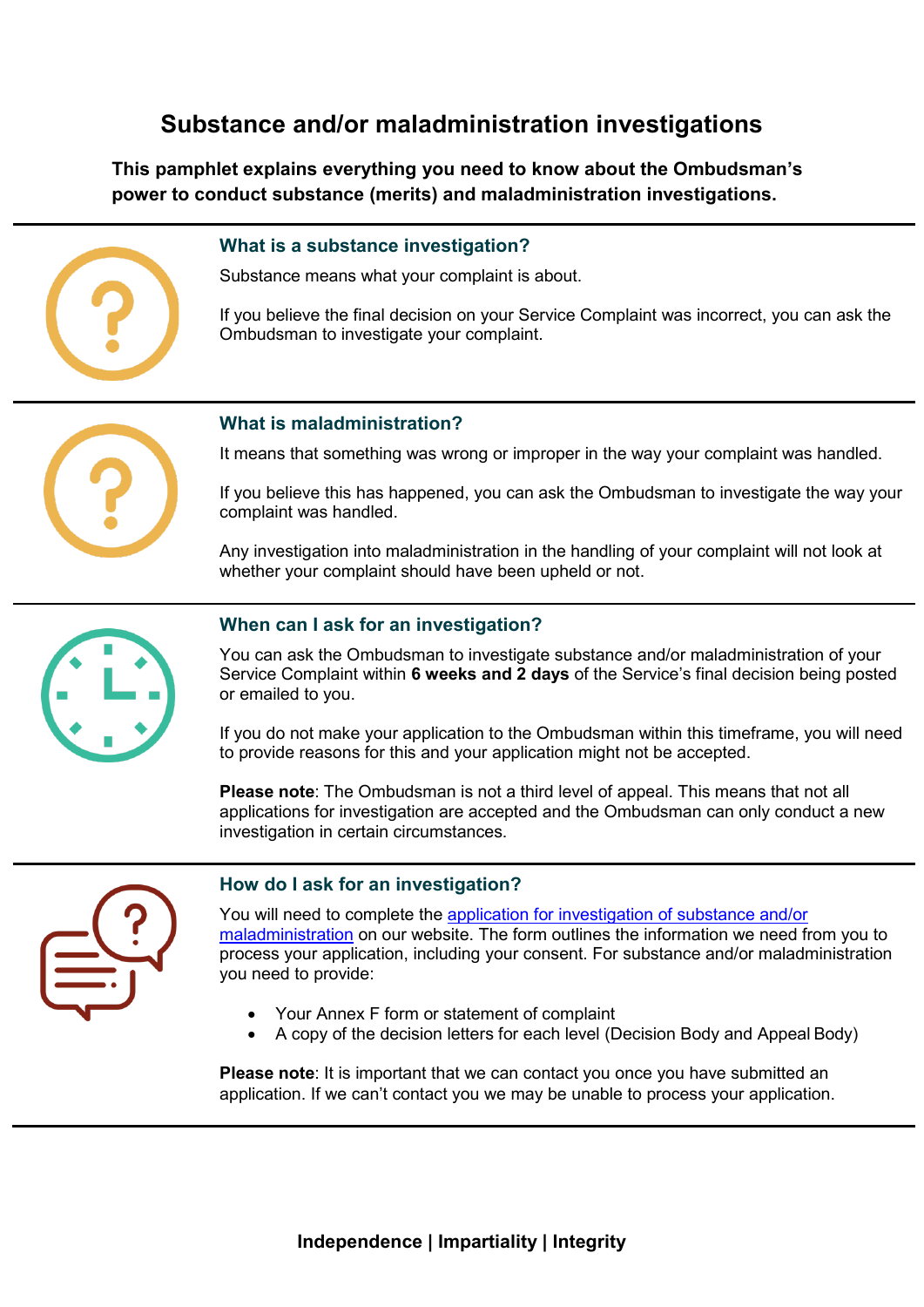| <b>Automatic</b><br><b>Annual Forms</b>             | Application for a sabstance and/or<br>raaladministration investigation                                                                                                                                                                                                                                                                               |
|-----------------------------------------------------|------------------------------------------------------------------------------------------------------------------------------------------------------------------------------------------------------------------------------------------------------------------------------------------------------------------------------------------------------|
| nakademisilation of your Berbon Complaint.          | Please scrapkite this application from if you want the Bendur Complaints Cindoakonasi<br>for the durand Poston (SECAR) to constant an intendigation telo the substance weaker                                                                                                                                                                        |
| What is a substance<br>Technikevil                  | A talistician investigation means. But we investigate the<br>allygatizers was might be your critical Bervice Complexis.                                                                                                                                                                                                                              |
| <b>What is matedes</b><br>stalk islami P            | If I recons that something enal without an intention in the<br>man your complaint was: familied.                                                                                                                                                                                                                                                     |
|                                                     | This hape of investigation does not look at whether your<br>currently could be a book to control the                                                                                                                                                                                                                                                 |
| and complicated at the end of the internal process. | You can selp ank for these issues guidens once you have secured a final designs on                                                                                                                                                                                                                                                                   |
| ananyond in christmas &                             | Net all applications for interstigation and accepted. Each application in                                                                                                                                                                                                                                                                            |
| ٠<br><b>Jowers</b><br>٠                             | The spatialities was statile to litter to a subject to the control of the station<br>Bank is a managedia conspeci is new investigation would recall is a<br>different industrie-<br>an investigation would be a proportionate use of the Disdu<br>the stdrives requested can be schiened<br>there is a partic interest in combining an investigation |
| resistants rains                                    | If your application is not assurant a you will neutral a ductaton infan-                                                                                                                                                                                                                                                                             |
| ×                                                   | Phone robe to the clinchist of the back of the bettyto' a let of additional<br>An among taxa must called with your campbeled made also been.                                                                                                                                                                                                         |
|                                                     | If you meet any further information, or assistance to complete this form,                                                                                                                                                                                                                                                                            |
|                                                     | closes choose \$30,7577 3480 or email constantificated or a ab-                                                                                                                                                                                                                                                                                      |

# **What happens once you receive my application?**

Once we receive your application form you will be sent an acknowledgement within 2 working days. The Enquiries and Referrals Team will check you have provided all documents needed to process your application before it is passed onto the Investigations Team to conduct initial eligibility and case reviews.

A member of the investigation team will check whether we can accept the matter for investigation against the following requirements:

- The complaint is finally determined
- Whether the application was made in time (and if not, whether there are just and equitable reasons to accept it outside the time limit)
- The application is not deemed frivolous, vexatious or malicious
- For substance applications: There is a reasonable prospect a newinvestigation would result in a different outcome
- An investigation would be a proportionate use of the Ombudsman's powers
- The redress requested can be achieved
- There is a public interest in conducting an investigation

If the application meets the above requirements it will be accepted for investigation. If the application is not accepted, a letter will be sent to you and your Service to explain why we have reached this decision.

If the complaint is accepted, we will contact the single Service Secretariat to ask for a copy of your complaint file. We ask for this so we can see what the Service investigated and how the investigation was conducted. The investigator responsible for your case will then contact you to clarify the complaint or redress you are seeking. They will send you the terms of reference for your case, explaining what aspects we will be investigating. The investigator will also contact relevant parties involved, including respondents and witnesses (if necessary and proportionate) to seek further information to enable them to conduct the investigation.

The investigator will aim to complete the investigation within **100 working days**, depending on the complexity and nature of the complaint. If the timeframe is not likely to be met, you will be sent regular updates, including a revised timetable, the reason for the delay and when it is expected the investigation will be completed.



#### **What do I do if I have a question or issue to raise while you are investigating?**

Any questions regarding the investigation process should be sent to the investigator handling your complaint. The investigator will always try to respond to your question within a timely manner, but please allow 2 working days for a response.

Similarly, if you have additional information that you would like us to see, which we have not asked for, please do not send it to us as this may slow the investigation process down. You can make the investigator aware of the documents you have, and they will tell you if and when this information is needed.



# **If you find that my Service Complaint was well founded, or there was maladministration in the handling of my Service Complaint, what can I expect next?**

Following the investigation process, the Ombudsman will decide whether the complaint should be upheld, partially upheld or not upheld. If the complaint is upheld, in whole or in

**Independence | Impartiality | Integrity**